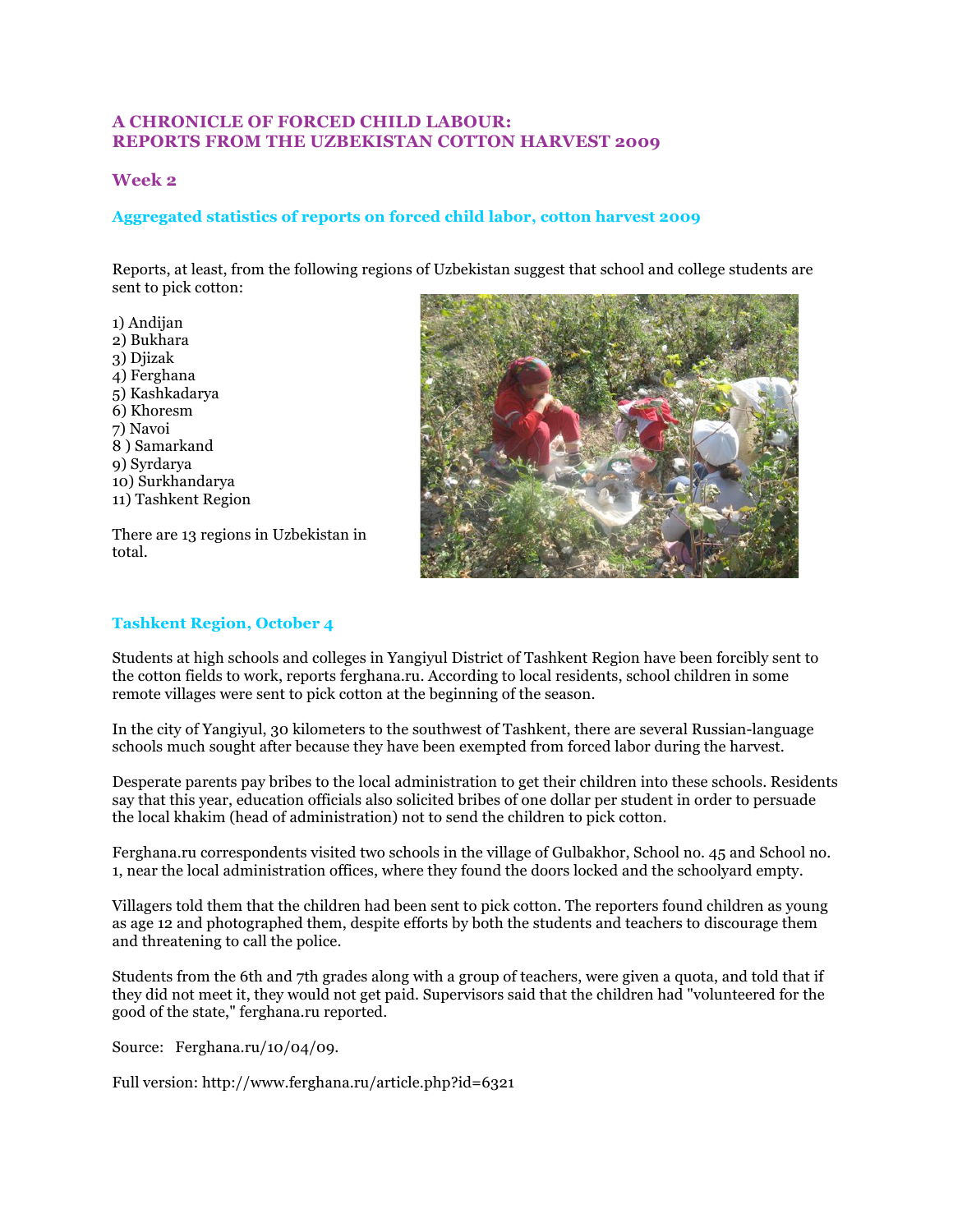### **Syrdarya region, September 29**

School children from Syrdarya Region have been sent to the cotton fields, ferghana.ru reports. Although officials say that they have restricted labor in the cotton fields to students age 14 and older, the reporters found children ages 12 and 13 in the fields.

Syrdarya, formerly a manufacturing center in the Soviet era, is a small town with about 30,000 residents. Many people have left the area in search of work abroad. Without jobs, the remaining adults and children are compelled to work in the cotton fields. Local officials close government offices and even marketplaces during the day, and for some unknown reason, have stopped automobile traffic on the main highways in the area, apparently in a bid to compel people to work in the fields.

One man who worked as a taxi driver told ferghana.ru correspondents that he sent his 14 year old into the fields where he worked from 8:00 am to 5-6:00 pm. When it was rainy and cold, he kept his son at home, but local officials would pressure him to work. For one kilogram of cotton, his son was paid 85 soums or about five cents, and could pick about 15-20 kilograms a day, making about 1500 soums, some of which had to be used for food.

A 14-year-old girl told ferghana.ru that almost all the students in her class were in the fields except for those who managed to get a note from a doctor, and walked to the fields to work from 8:00 am to 5:00 pm. A woman and her 12-year-old son said they were volunteering to work, because they needed the money. Another boy age 14 said that he and his class were also working voluntarily for a month, and that they had to bring their own food from home. A teacher whispered to the journalists that in fact, they were all forced to pick cotton and did not want to suffer reprisals for publicizing this fact.

The reporters saw many fields along the road to Tashkent where children were working. When interviewed, they expressed a sense of resignation to their fate.

Source: Ferghana.ru/09/29/09.

Full version: http://www.ferghana.ru/article.php?id=6316

### **Bukhara region: Lyceum teachers are mobilized for picking cotton**

Faculty of Bukhara's Academic Lyceum at Bukhara State University received a gift in honor of their professional holiday - Teacher's Day - to go to pick cotton. 30 teachers of the Bukhara Academic Lyceum were sent on September 30 in the morning to the cotton fields in Bukhara's Jondor district. On their professional holiday - Teacher's day - celebrated in Uzbekistan on October 1, as well as for the next five days and nights, they will spend on a farm, where they have been given a place to stay with a minimum of amenities.

"After five days we will be replaced by another group of 30 teachers; in the Lyceum, we have 60 teachers in total. After that, it will be our turn again, and so this will continue until the end of October," explained one of the teachers of the Academic Lyceum.

"And cotton - is politics. To be against cotton - means to be against the state, " - explained the teacher.

The only possibility that Bukhara teachers not wishing to participate in the cotton harvest have to get out of it, is to buy their way out. This means that they have to hire someone else in their place. The approximate cost to hire a cotton picker is between 50,000 – 200,000 soums per month. It is also the fourth day of work a few thousand students of the Bukhara State University in the cotton fields of Bukhara region. For young people unwilling to participate in the cotton campaign, it is much harder to buy your